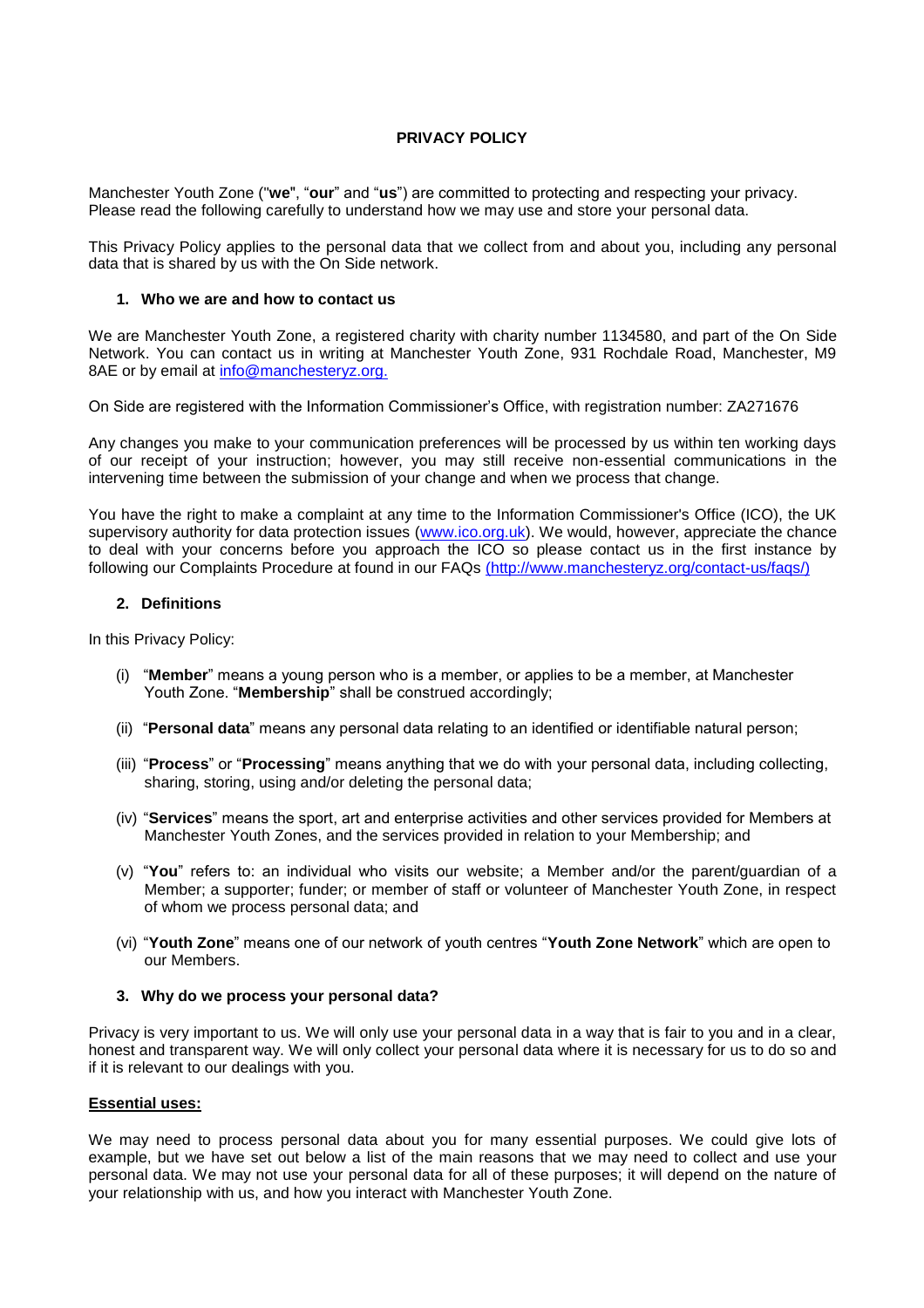- (i) **Delivery of core charitable services:** Delivery of our core charitable activities may require us to record your contact details, eligibility for our charitable services, records of financial transactions and other communications with you.
- (ii) **Communication about, and administration of, your Membership:** Where you are a Member (or the parent/guardian of a Member) we and/or the Youth Zone where you are a Member will need to process your personal data in order to send you essential information about your Membership and/or the Services and to help us effectively carry out our charitable activities. For example, we and/or the Youth Zone may need to use your personal data to keep you updated about your Membership, to send you information generally relevant to the Services (including informing you about developments or changes to the Services) and to identify any misuse or abuse of our Services.
- (iii) **Due diligence on donations:** Our trustees have a duty to ensure that there is no reputational or financial risk to accepting a donation or other kind of support. Where you are a supporter or potential supporter, we may therefore use publicly available sources to carry out due diligence on you to ensure that we are fundraising within the law. For more information on the circumstances this may apply in and the type of information required please visit [https://www.gov.uk/government/publications/charities-due-diligence-checks-and-monitoring-end](https://www.gov.uk/government/publications/charities-due-diligence-checks-and-monitoring-end-use-of-funds)[use-of-funds. I](https://www.gov.uk/government/publications/charities-due-diligence-checks-and-monitoring-end-use-of-funds)f we cannot process your personal data for these purposes, then we may be unable to accept your donation or other support.
- (iv) **Research:** We may collect data to carry out research on our supporter base. This is in order to improve our communications and ensure that we understand how best to interact with our valued supporters. Information we gather from individuals as part of this process is only used for our internal research purposes.
- (v) **Profiling:** In some circumstances we may combine the personal data a supporter gives to us with information available in the public domain to create a profile of a supporter's interests and preferences where they are relevant to that individual's engagement with Manchester Youth Zone. Information collected for these purposes may include information about your corporate directorships, shareholdings, published biographical information, employment, philanthropic interests and networks, charitable giving and relevant media coverage. We do this to help us understand the ways in which our supporters can support our work sooner, and more cost effectively. The use of publicly available sources helps us determine what support we should ask you for and helps us engage you in activities that are relevant to your areas of interest and influence.
- (vi) **Management of volunteers:** If you are one of our valued volunteers we may need to use your personal data to manage your volunteering activities, deliver training, involve and update you on our projects and campaigns and to ensure your safety. This may include sending you newsletters or information about our fundraising appeals so that you are best equipped to perform your role and advise the public about our work. If we cannot process your personal data for these purposes, then we may be unable to involve you in our volunteering activities.
- (vii) **Staff administration:** Manchester Youth Zone employs staff who are crucial to both delivering our projects and raising the funds to provide our charitable services as well as providing a range of professional and technical support. We process the personal data of our staff for recruitment, staff administration, remuneration, pensions and performance management purposes.

# **Optional uses:**

We may also process personal data about you for other optional purposes. We have set out a list of examples below. This usage of your personal data is on an opt-in basis. If you have opted in, you can choose to opt out of your personal data being used for any of these purposes by contacting us on 0161 203 5333 or [info@manchesteryz.org.](mailto:info@manchesteryz.org.)

(i) **Fundraising, campaigning and marketing**: We have a range of fundraising and marketing activities that are designed to raise income or promote the aims and objectives of the charity. Where you have opted-in to receive such communications, we may use your personal data to contact you about projects, campaigns, competitions, commercial trading activities, sponsorships, events or volunteering opportunities, which we think you may be interested in. We may also ask if you are able and prepared to Gift Aid any of your donations.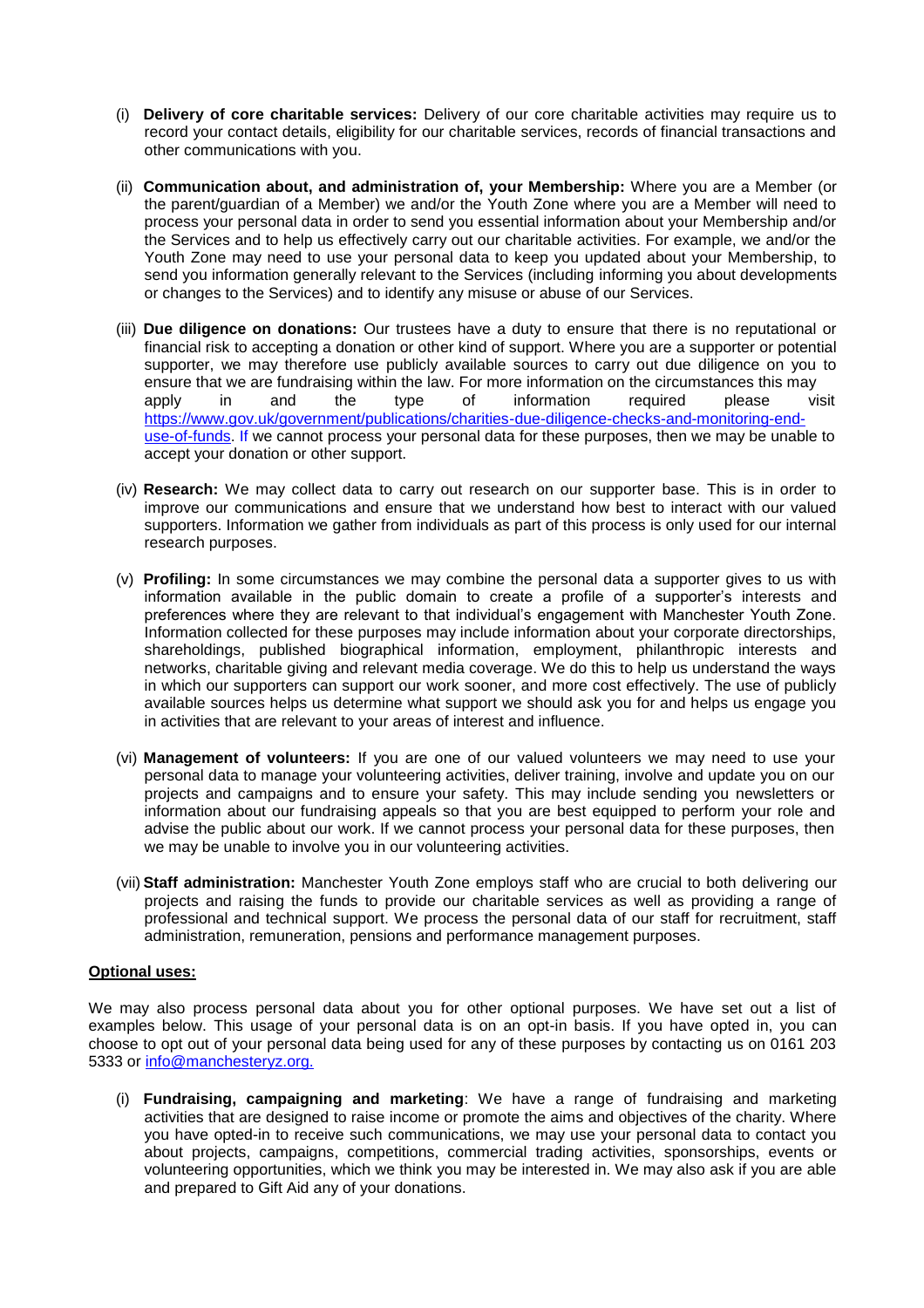(ii) **Analysis, targeting and segmentation:** In order to fund our charitable work giving young people somewhere safe and inspiring to go in their leisure time, we have to communicate our aims and objectives and ask people for financial support. Efficiency is very important to us, as we value every single donation. Therefore, we only want to send communications that are genuinely interesting and relevant to you. We will make use of information you have given us and your interactions with our Services, to help us predict your interests and tailor and personalise our communications in the future. This may also involve the use of focus groups to understand our supporters better.

## **4. Lawfulness of our Processing**

It's lawful for us to process personal data where the following conditions apply:

(i) **Consent**: This applies where you have given your consent to the processing of your personal data for one or more specific purposes.

For example, we will always ask for your consent to contact you for the purpose of direct marketing by email or SMS text message. Also, should we ever ask you to provide any special categories of personal data (or "sensitive personal data") about yourself (for example, information about any health condition that may be relevant if you are participating in our activities) we will always seek your explicit consent to process this data. We will always ask for your consent to process your personal data as stated above at the time that we collect the relevant personal data.

Where we are relying on consent to process your personal data and you are aged under 16, we will ask your parent or guardian to give their consent to such processing.

Where you (or your parent or guardian, as applicable) have given us consent to use your personal data in any way, you (or your parent or guardian, as applicable) have a right to withdraw that consent at any time by contacting us on 0161 203 5333 or [info@manchesteryz.org.](mailto:info@manchesteryz.org.) **In some cases, withdrawing your consent may impact on our ability to provide the Services to you.**

- (ii) **Contractual Necessity**: This will apply where you are a Member, our staff and/or in some cases a volunteer and the processing of your personal data is necessary for the performance of our contract with you or in order to take steps at your request prior to entering into a contract with us. Where you are a Member, we process personal data about you in order to make the Services available to you. **We cannot provide the Services without access to this personal data.**
- (iii) **Legal Obligation:** This will apply where the processing is necessary in order for us to comply with a legal obligation which applies to us. This might include, for example, where we have a legal obligation in relation to a safeguarding issue or in relation to our statutory reporting requirements.
- (iv) **Your Vital Interests**: This will apply where the processing of your personal data is necessary in order to protect your vital interests. For example, this would apply if you were ill and we needed to share your personal data with the emergency services.
- (v) **Legitimate Interests**: This will apply where the processing of your personal data is necessary for the purposes of the legitimate interests of Manchester Youth Zone (or a third party), provided that such processing is fair and balanced and does not have a disproportionate impact on your rights of data privacy. We have set out below a list of the legitimate interests that we may rely upon.

# **5. What are our legitimate interests?**

We may rely on the following legitimate interests in order to process your personal data:

- (i) **Governance:**
	- Delivery of our charitable purposes as set out in our charitable objects, including providing information about your Membership to our suppliers, funders and/or sponsors as required for the purposes of the development, coordination and support of the Youth Zone;
	- Reporting criminal acts and compliance with the legal instructions of law enforcement agencies;
	- Internal and external audit for financial or regulatory compliance purposes; and/or
	- Statutory reporting.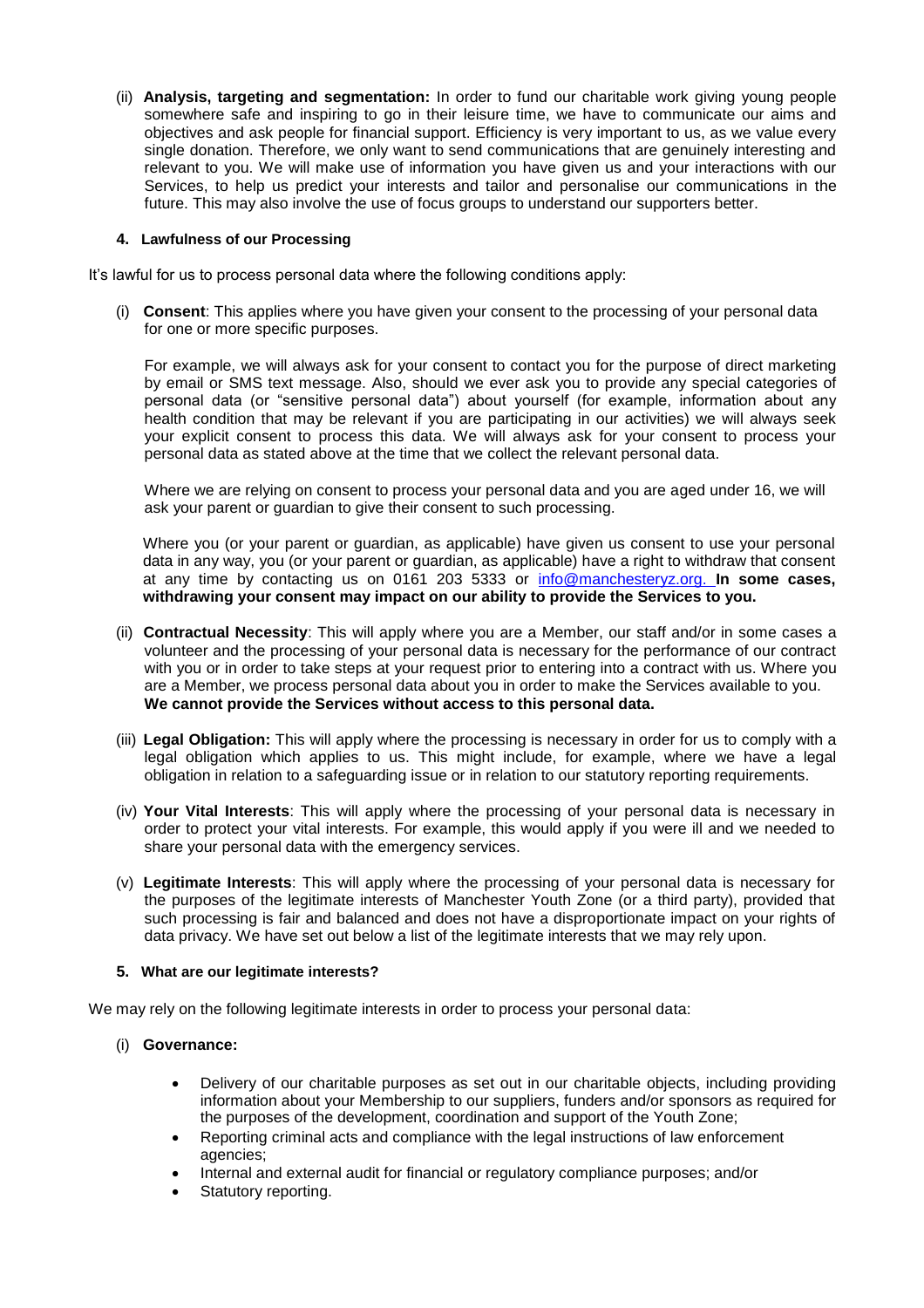# **(ii) Publicity and income generation:**

- Direct marketing by post and other forms of marketing, publicity or advertisement which are not directed at an individual;
- Personalisation to tailor and enhance the supporter experience in our communications.
- Analysis, targeting and segmentation to develop fundraising strategy and improve communication efficiency;
- Processing for research purposes; and
- Profiling, including the use of publicly available information.

## **(iii) Operational management:**

- Employee and volunteer recording and monitoring for recruitment, safety, performance management or workforce planning purposes;
- Provision and administration of staff benefits such as pensions;
- Physical security, IT and network security;
- Maintenance of suppression lists; and
- Processing for historical, research or statistical purposes.

## **(iv) Financial management and control:**

- Processing of financial transactions and maintaining financial controls;
- Prevention of fraud, misuse of services, or money laundering; and
- Enforcement of legal claims.

## **(v) Purely administrative purposes, which may include (without limitation):**

- Responding to any solicited enquiry from any of our stakeholders;
- Delivery of requested products, resources or information packs;
- Administration of direct debits and other existing financial transactions;
- Administration of Gift Aid;
- Provision of 'thank you' communications and receipts; and
- Maintenance of 'do not contact' suppression lists.

When we use your personal data for the purposes of our legitimate interests (as set out above), we will always consider if it is fair and balanced to do so and whether it would be within your reasonable expectations that we would use your data in this way.

We will balance your rights and our legitimate interests to ensure that the way in which we use your data never goes beyond what you would expect and is not unduly intrusive or unfair.

## **6. Personal data that we collect**

**(i) Who do we collect it about?** We may collect and use various personal data about:

Members, Members' parents and/or guardians, enquirers, employees, volunteers, suppliers, customers, supporters and/or funders, participants at events, job applicants, and other professional contacts as required to carry out the operation of the charity.

- **(ii) What do we collect?** We may collect and use some or all of the following types of personal data, which may include information that you provide to us or a Youth Zone, information that we or a Youth Zone collect about you, for example, in relation to your use of the website and/or the Services, and information that we collect from third parties:
	- Title;
	- Full name;
	- Contact information (address, telephone number, email address etc.);
	- Contact names and contact information of your emergency contact, spouse/partner, assistant and/or referee;
	- Images (print and digital photographs, moving images, CCTV recordings);
	- Personal and demographic information (date of birth, age, gender, nationality etc.);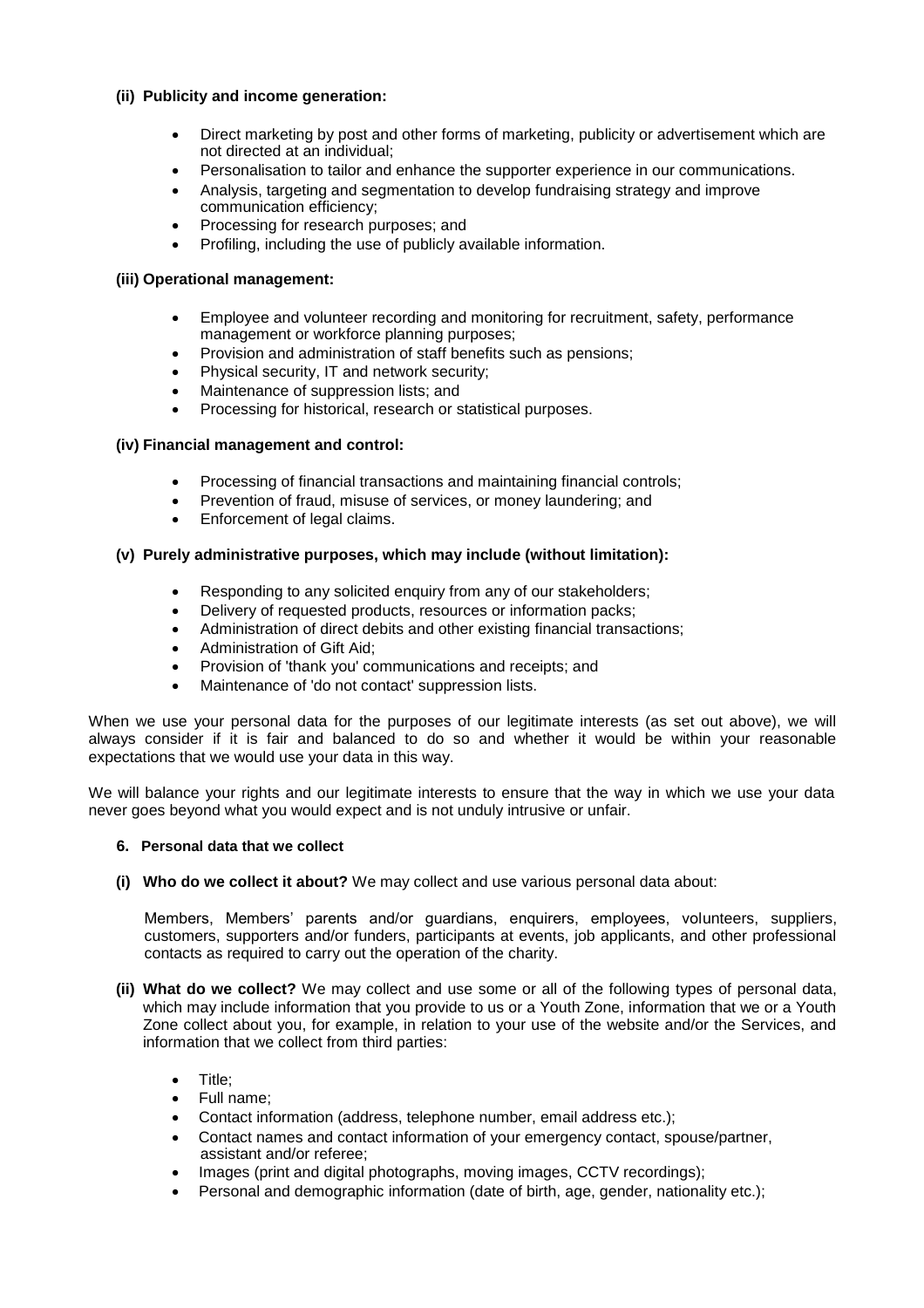- Professional information (organisation, title, board memberships, connections, employment records etc.);
- Support services (Looked after Children, support/ key workers etc.);
- Safeguarding records (concerns, disclosures, meetings etc.);
- Identification numbers;
- Biometric data;
- Financial information;
- Information relating to a Member's use of their Membership and activities at a Youth Zone; and/or;
- With regard to your visits to our website, we may collect the following information:
	- $\circ$  technical information, including the Internet protocol (IP) address used to connect your computer to the Internet, your login information, browser type and version, time zone setting, browser plug-in types and versions, operating system and platform;
	- $\circ$  information about your visit to the website, including the full Uniform Resource Locators (URL), clickstream to, through and from our website (including date and time), pages you viewed or searched for, page response times, download errors, length of visits to certain pages, page interaction information (such as scrolling, clicks, and mouse-overs), methods used to browse away from the page.

## **(iii) Special Categories of Personal Data relating to you that we may process may include (without limitation):**

- Racial or ethnic origin;
- Religious or other beliefs of a similar nature;
- Physical or mental health or condition;
- Sexual health and relationships;
- The commission or alleged commission by you of any offence; and/or
- Any proceedings for any offence committed or alleged to have been committed by you, the disposal of such proceedings or the sentence of any court in such proceedings.

# **7. Who do we share information**

# **with? Personal data:**

We may share your personal information within our funders and/or sponsors and within the Youth Zone Network, where it is necessary for the provision of the Services or the delivery of our core charitable services or where you have asked us about a Youth Zone project.

We may also share your personal data with statutory and regulatory bodies (for example, the Charity Commission, Companies House, Health and Safety Executive, Information Commissioner's Office) where there is a legal requirement to do so. This might include, for example, for the purposes of registration and maintenance of statutory information.

We may also pass personal data to various third parties who provide various goods and/services to us, or on our behalf, which we require in order to provide you with the Services. In all of these situations we ensure that we always have a written contractual agreement in place that will ensure that those organisations can only use the personal data provided for the specific purposes we direct them to do, and that they have in place strict security requirements in order to protect your personal data.

The table below sets out a non-exhaustive list of examples of some of the third party data processors that we share personal data with as at the date of this Privacy Policy. These third party data processors may change from time to time. You can request a copy of the current register of third party processors that we share personal data with by contacting us on 0161 203 5333 or [info@manchesteryz.org.](mailto:info@manchesteryz.org.)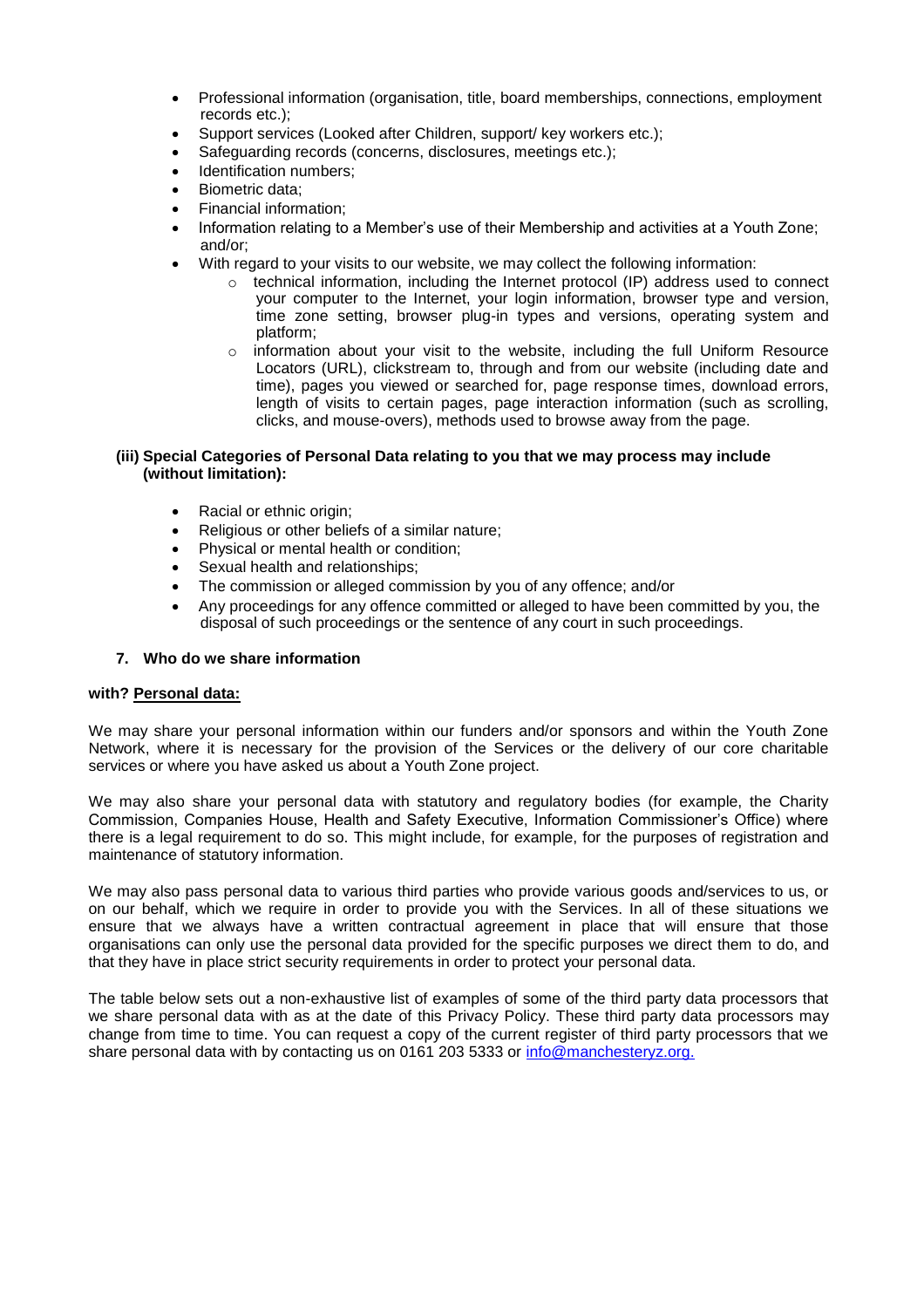| <b>Recipient</b>                    | <b>Purpose</b>                                                                      |
|-------------------------------------|-------------------------------------------------------------------------------------|
| Cloud based database systems        |                                                                                     |
| (Salesforce, Kronos)                | Storing data                                                                        |
| Database system and application     | Development of data storing systems including migration of                          |
| developers and consultants          | data from one system to another                                                     |
| Website developers                  | Development of website and linked functionality such as                             |
|                                     | online payment systems                                                              |
| Website analytics                   | Analysis of website activity                                                        |
| (Google Analytics)                  |                                                                                     |
| Social media analytics              | Analysis of social media activity                                                   |
| Wifi tracking system provider       | Analysis of centre usage using location tracking and                                |
| (Purple wifi)                       | targeting delivery and communications based on this usage                           |
| Marketing, communication and PR     |                                                                                     |
| consultants                         | Marketing, communication and PR support                                             |
| Consultants and evaluators          | Assessment of the impact of charitable services, projects,                          |
|                                     | needs assessments or research reports                                               |
| Recruitment services with applicant |                                                                                     |
| recommendation or tracking systems  | Targeted recruitment of staff                                                       |
| <b>DBS</b> checking service         | Vetting of potential employees and volunteers in line with                          |
| (uCheck)                            | <b>Safer Recruitment Practice</b>                                                   |
| <b>HMRC</b>                         | Calculation and payment of Tax and National Insurance                               |
| Payroll bureau                      | Payment of employee wages                                                           |
| Pension and employee benefit        | Provision of workplace pension and employee benefits                                |
| providers                           | such as childcare vouchers                                                          |
| Insurance providers                 | Provision of adequate insurance cover and resolution of<br>policy queries or claims |
|                                     |                                                                                     |

In addition to the above, we may exchange information with third parties for the purposes of fraud protection and credit risk reduction. We may also transfer our databases containing your personal data if we transfer our business or part of it.

Other than as set out in this Privacy Policy, we shall NOT sell or disclose your personal data to third parties without obtaining your prior consent unless this is necessary for the purposes set out in this Privacy Policy or unless we are required to do so by law.

# **8. Where we store your personal data**

We have in place appropriate technical and security measures to prevent unauthorised or unlawful access to or accidental loss of or destruction or damage to your information. We store your personal details on a secure server. We use firewalls on our servers.

Unfortunately, the transmission of information via the internet is not completely secure. Although we will do our best to protect your personal data, we cannot guarantee the security of your data transmitted to our website; any transmission is at your own risk. Once we have received your information, we will use strict procedures and security features to try to prevent unauthorised access.

We do not routinely transfer or store your personal data outside the European Economic Area ("EEA").

However, some of our third-party data processors may transfer data outside the EEA. Whenever your personal data is transferred out of the EEA, we ensure a similar degree of protection is afforded to it by ensuring at least one of the following safeguards is implemented:

- We will allow the transfer your personal data to countries that have been deemed to provide an adequate level of protection for personal data by the European Commission; or
- We may allow the transfer of personal data to third party providers in the USA if they are part of the Privacy Shield which requires them to provide similar protection to personal data shared between the Europe and the USA; or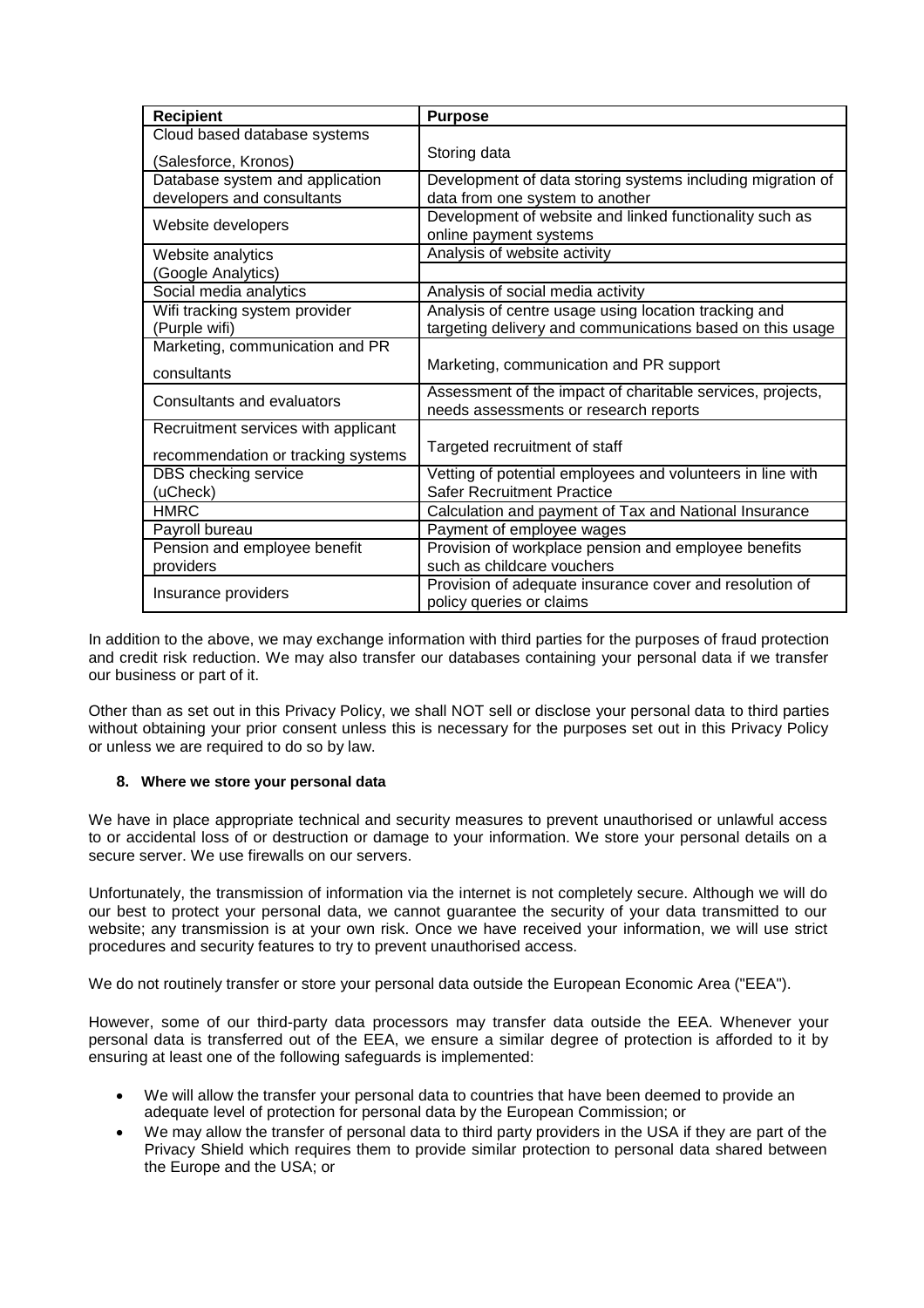• In respect of the transfer of personal data to other countries outside the EEA, we may use specific contracts approved by the European Commission which give personal data the same protection it has in Europe.

Please contact us on 0161 203 5333 or [info@manchesteryz.org. I](mailto:info@manchesteryz.org.)f you want further information on the specific mechanism used if your personal data is transferred out of the EEA.

## **9. Your rights**

You have the following rights in respect of your personal data:

- **i) A right to request from us access to your personal data;**
- **ii) A right to request rectification of your personal data;**
- **ii) A right to request erasure of your personal data;**
- **iii) A right to ask us to restrict processing of your personal data and a right to object to our processing of your personal data;**
- **iv) A right to ask us for a copy of any personal data that we hold in respect of you; and**
- **v) A right to lodge a complaint about how we treat your personal data with the Information Commissioner's Office.**

Please contact us on 0161 203 5333 or [info@manchesteryz.org. f](mailto:info@manchesteryz.org.)or further information about any of your rights.

**Please note if you ask us to erase your data and/or restrict processing of your data, we may not be able to provide you with the Services.**

#### **10. How long we keep personal data**

We will only keep personal data for as long as we are either required to by law or as is relevant for the purposes for which it was collected in line with our Data Retention policy, a copy of which is available on request by contacting us on 0161 203 5333 or [info@manchesteryz.org. A](mailto:info@manchesteryz.org.)fter this point the data will either be deleted or rendered anonymous.

Retention of data will normally be in line with statutory requirements, except where legitimate interest or best practice recommendations relevant to on-going provision of the charitable services dictate alternative periods, for example where an insurance company requires the retention of Member information for a period of 50 years in the event of an abuse claim.

We will keep a record of your name and email address on our 'do not contact' suppression list if you request that we do not send you direct marketing.

## **11. Cookies**

By visiting [www.manchesteryz.org \(](http://www.manchesteryz.org/)"**our website**") you are accepting and consenting to the practices described in this Privacy Policy.

Our website uses cookies to distinguish you from other users of our website. This helps us to provide you with a good experience when you browse our website and also allows us to improve our website. For further information about the cookies that we use and what to do if you don't want to receive cookies, please see our Cookie Policy at<http://www.manchesteryz.org/cookies-policy/>

#### **12. External Links**

Our website may, from time to time, contain links to and from the websites of our partner networks, advertisers and affiliates. If you follow a link to any of these websites, please note that these websites have